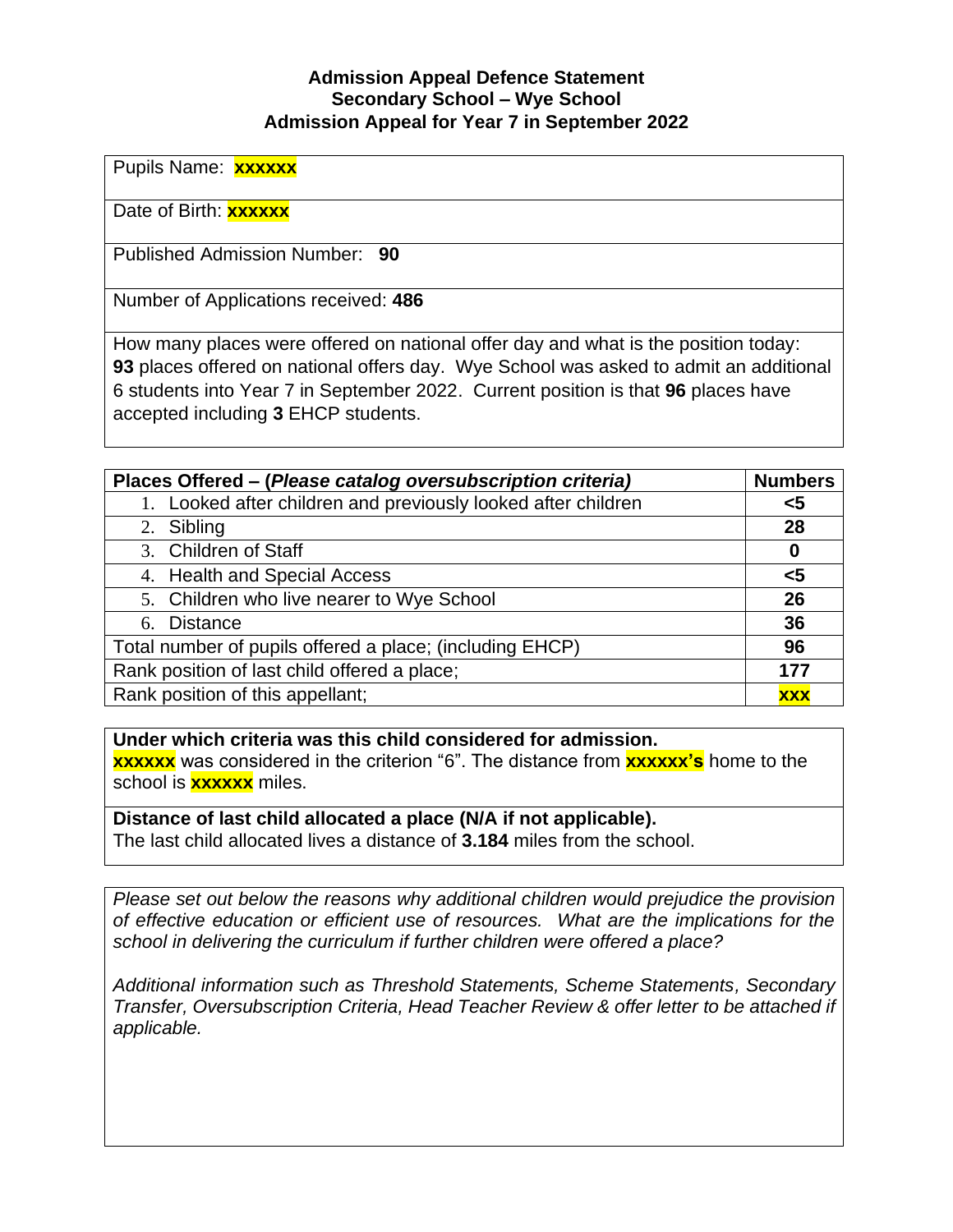## **WYE SCHOOL ADMISSION APPEAL DEFENCE STATEMENT**

Name of School: Wye School Admission Appeals for Year 7 – Admission in September 2022 Student Named in Appeal: **xxxxxx** PAN: 90 (96 for 2022 only)

Following a request from Kent County Council, based on a lack of school places in the Ashford area, the number of Year 7 places offered, set with regard to the capacity assessment for the school, is 96 for September 2022, an increase to our normal 90. There were **486** applications for 96 places and 93 places were allocated in accordance with the published admission criteria in priority order, plus 3 places for EHCPs. Our current position is that all the available 96 places have been accepted. We will continue to offer places as and when they become available according to our waiting list criteria.

In line with our admissions criteria, **xxxxxx** was not offered a place because s/he:

-Does not have an Educational Health Care Plan -Is not a Looked After Child (including adopted) -Does not have a sibling at the school -Did not have the required evidence for health and special access reasons -Does not have Wye School as his/her nearest school

Lives **xxxxxx** miles from Wye School which is further away than the last child who was offered a place, who lives **3.184** miles from Wye School.

We are contesting this appeal as we have filled our places for September 2022 and any placement above this will inevitably take resources, physical and human, away from the 96 children who have already been offered a place. We were set up to be a school for 600 including  $6<sup>th</sup>$  Form because our site and location suit this small size. We fill our available rooming and because of this we would not be able to reduce class sizes by adding another form of entry and this means that the challenges of being above PAN would continue through subsequent years. As it is 96 students in 3 form entry means average class sizes of 32 which is already the absolute maximum we can fit in rooms.

As an oversubscribed school in years 7-11 we are at full capacity and class sizes are at maximum as a result, meaning our capacity to take any additional students is zero. Evidence is clear about the detrimental effect on the provision of education as class sizes increase. The extensive research by the Institution of Education pointed most notably to reduced active interaction and teacher attention, decreased engagement and increased behaviour problems. These effects were particularly profound for those with the most complex learning and medical needs, and we would have considerable concern for these students on our roll should there be any attempt to increase our class sizes.

The classrooms are built and resourced for 30 students. We have no spare classrooms. We have very restricted dining space. Parents drop off facilities are very limited. We only have one computer room designed for 30 students. Our Science and